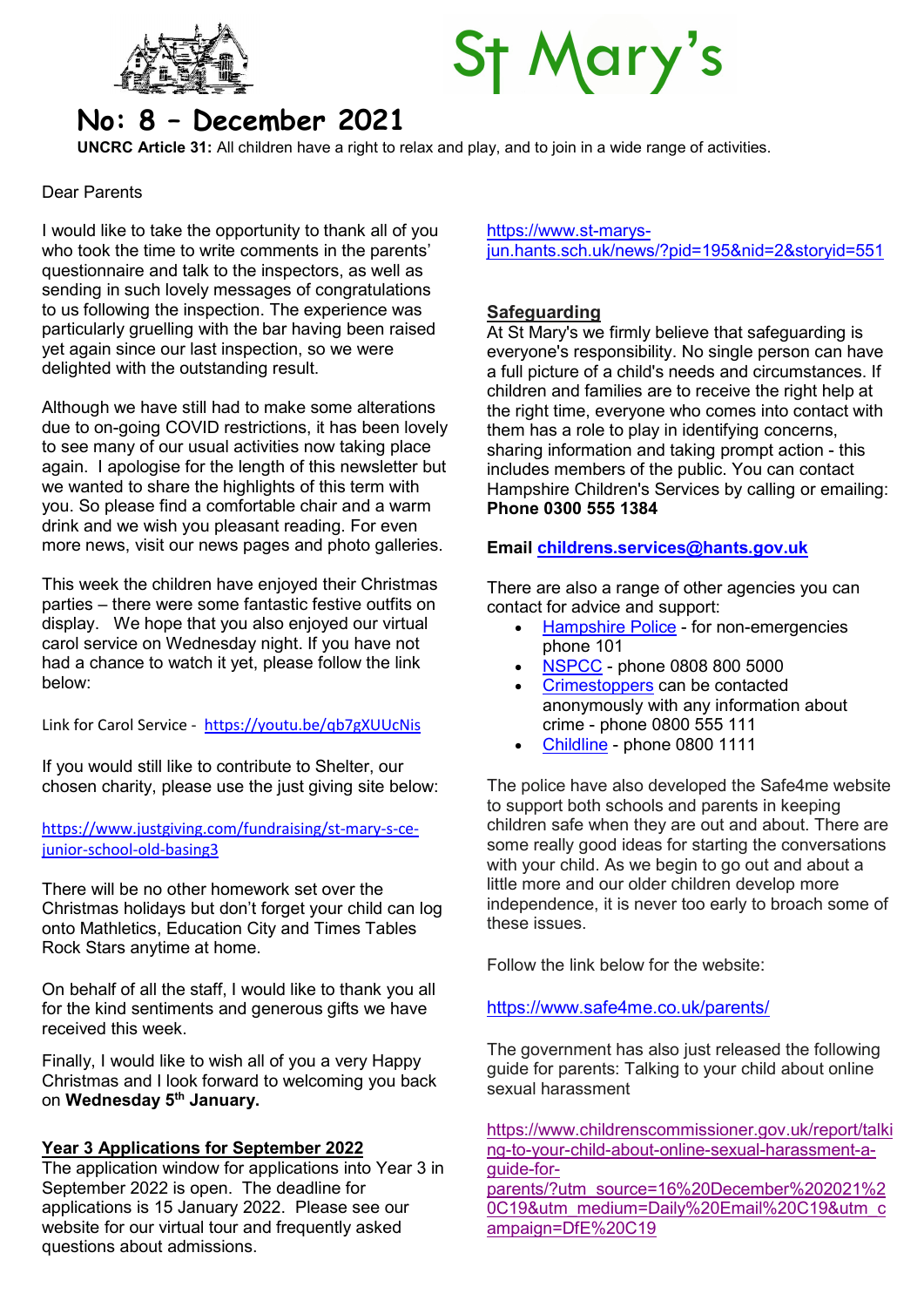# Global Friends Book Sale

Thank you to everyone who donated books for our book sale and thank you to those who bought! We hope you are enjoying reading your new books. A huge well done to the Global Friends team and Mrs Stephens for organising this event. We are delighted to share that the book sale raised a tremendous £367.75, which will go a long way towards supporting our sponsored child with their education fees and costs. Thank you again to all involved.

# Year 3

We would like to congratulate your children on a fantastic first term at St Mary's. We have been very impressed with their enthusiasm and hard-working attitude. This term has been packed full of different topics! We started off with our history led topic 'Sling Spear or Sword', where we investigated the Stone, Bronze and Iron Age. We also had an Iron Age Day where Iron Age Matt taught us more about the Iron Age and brought in artefacts from this time period. After the half term, we moved onto our Iron Man topic and were outraged by the destruction the Iron Man caused at our school. For this topic, each child received their own copy of The Iron Man book and it was lovely to see them reading along and enjoying the story, whilst producing some fantastic written pieces of work! The children have also enjoyed getting stuck into our Science learning! They started off the year finding out more and investigating light followed by our learning around magnets this half term! We are so proud of our pupils; for the quality of their work and the progress, which they have made since being at St Mary's. Thank you also to the parents/carers for all of your hard work and support over the past term. Team 3 wish you all a Merry Christmas and we cannot wait to get started on the new term in January!

# Year 4

What a start to the journey of Year 4!

We've had a time travelling Anglo-Saxon come to visit us and share his bread making, jewellery crafting, fire creating and battle training. We've had a Viking day, wonderful costumes, thank you.

We've printed Viking Shields.

We've created clay masks in the style of the finds at Sutton Hoo ("The Dig" on Netflix is about this – suitable for parents, not for children).

We've learnt how underline with a ruler our titles in our exercise books but some are still not quite there. We've washed or sanitised our hands over 210 times this term.

We've recreated the Viking attack upon Lindisfarne as well as starting to learn how to play football. We've smiled and realised how awesome friendship is during Friendship week as well as made new friends throughout the term in our new classes. We've dipped in the pond and found shrimps, snails and host of other wonderful aquatic creepy crawlies. We've programmed an on screen toy using "scratch" where an input creates an output (ask your child if

this is lost on you!).

We've had Ofsted for a visit and they liked us, a lot, did you hear?

We've explored identity and seen what this means for Jewish people (Bar & Bat Mitzpah) as well as explored light as a symbol (don't tell any Sunderland Football fans – their stadium is called "the stadium of light" and is more a "stadium of fright" in recent years!).

We've started to explore our school grounds in a mindful way as part of the diocese 10:10 project thinking through how to have life and have it to the full.

We've tried to work as a team and discovered how hard that is but what we need to do to help make the team work (while there is no "I" in team, there is a "me"!).

We've been trying to achieve more together as One Family and we're very grateful for all of your support from home.

All in all, and there is much more we haven't put in there, it has been a rollercoaster of learning where we've done lots, learnt lots and had a good time at it nearly all the time.

What will the Spring term bring? We are holding out for another full term of delights and joys and learning as we explore our country and Europe from the comfort of our classroom.

Best wishes this Christmas season to you and your families,

# Year 5

As a team, the teachers have been incredibly pleased with the Year 5 children. As a group, they work well together and support one another. This has been a consistent message in our Year group Act of Worships. Overall, Autumn term has been hugely successful.

As always, Autumn is an incredibly busy term. Starting in September, the children began learning about the topic of 'What was the significance of Basing House', exploring the history of Old Basing. Early in the term, we visited Basing House itself on a school trip and we experienced a tour of the ruins and we had workshops organised by the English Civil War Society. The children were particularly excited to see how the soldiers used their Civil War weaponry. In Science, the children learned about the topic of forces and most recently space. Having the Science Dome visit our school really brought this learning to life and it was fantastic to see many 'wow' moments in the dome as children darted around our solar system, galaxy and universe!

There have been many opportunities for the children to develop their artistic abilities over the term too. The children created Coats of Arms using clay in the first half term. Moving into the second, the children explored perspective, sketching out landscapes that involved a vanishing point. Ultimately, the children created a watercolour of a Martian landscape. Through DT, the three classes made Mars rovers.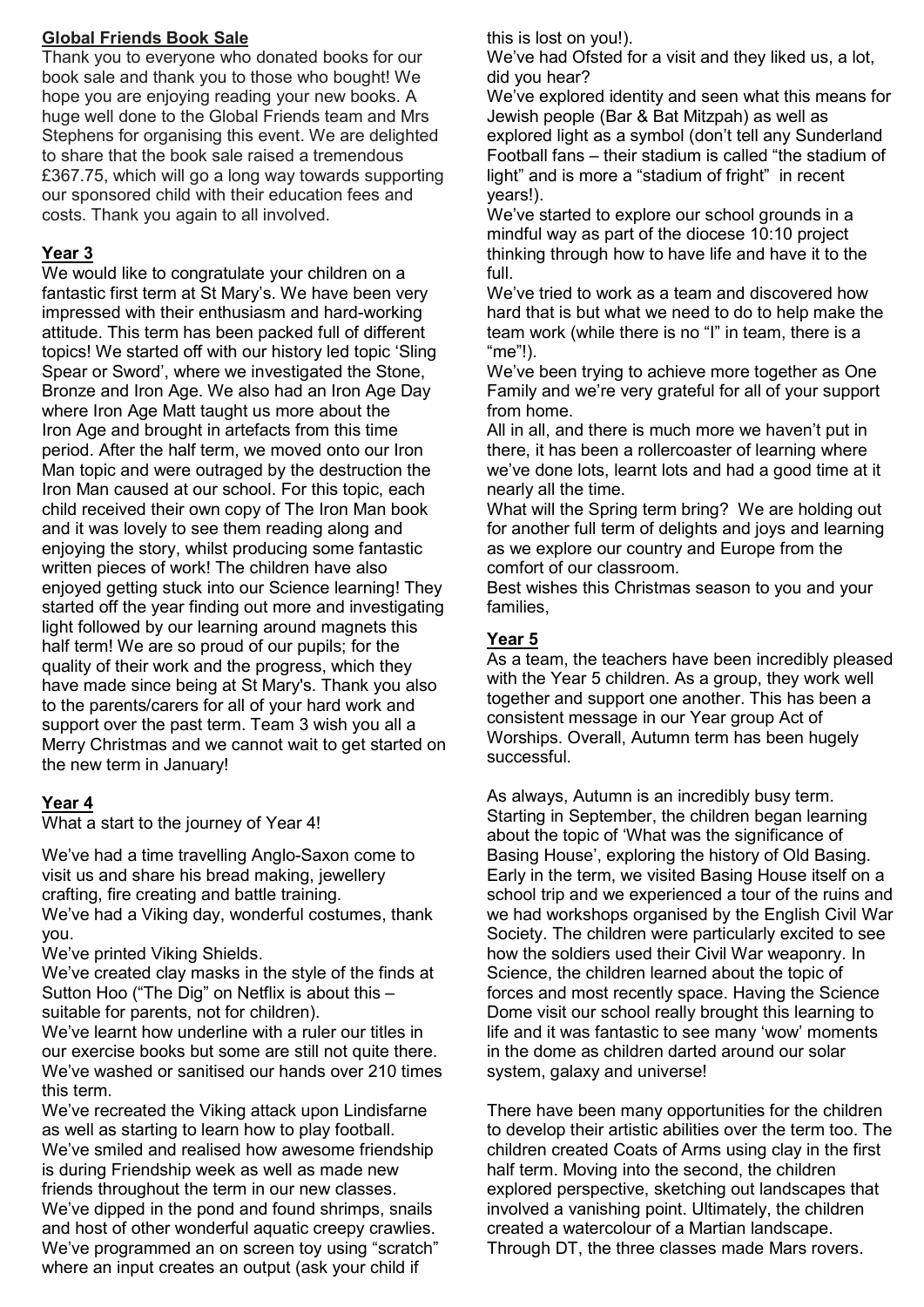Each child created their own and in doing so, developed their skills of measuring, sawing and assembling the frames. Using Crumble (a software programme), the children programmed the motors to enable the rovers to move. Everyone found it enjoyable combining the learning in computing and DT to make something linked to our science learning!

In PE, the children have learned how to play netball and lacrosse. As the weather has become colder, it's been great for the children to play sports that get the heart pumping and the bodies warmed up! Many children in the year group haven't played either of these sports before so they had to use many of the school's values when developing their skills: lots of curiosity about the rules and perseverance when playing games!

We are encouraging the children to make sure they have a new reading book to enjoy over the winter break. Attitudes towards reading across the year group have improved and we want to build on that further over the holidays! We don't give 'normal' homework over the break – we want people to spend time together as a family and sharing a book together is a wonderful way of doing this.

Autumn has been a fantastic term and the staff at St. Mary's are looking forward to moving into Spring where we enter a brand new history-led topic: 'What is the legacy of the Ancient Greeks?'. Merry Christmas and a Happy New Year to you all. Please stay safe and enjoy whatever it is you are doing during the winter break.

# Year 6

What a term it has been! As a team, the teachers have been incredibly pleased with what the children have accomplished. Despite the challenges that this half term has brought everyone, the children have proven themselves as resilient learners and a group that wants to achieve lots together. The children have continued to mature as the term has gone on and have impressed us with their understanding of our topics and things that are happening around the world.

As always, Autumn is an incredibly busy term. Starting in September, the children began to explore our school values in more detail than before. They were able to apply our values to themselves and understand how Year 6 is an important year. Then, we began our learning about the Geography-led topic of 'Weird and Wondrous Weathers', exploring weathers, natural disasters and Northern and Southern America. Our topic has led to some amazing writing based on natural disasters, alongside some great Geography learning. In Science, the children learned about the topic of light and conducted experiments in order to further their understanding. Over the course of the term, they have become far more meticulous, redesigning many of the experiments they have conducted in the past with more scientific rigour.

There have been many opportunities for the children to develop their artistic abilities over the term. The first half of Autumn was spent looking at examples of landscapes by Durer and Hockney. The children were able to explore different pencil lines and how to effectively draw natural disasters. Within P.E, the children have been creating gymnastic performance using partner balances and mirror images. They have put together complex routines, including a range of different movements, to showcase all they have learnt over the last 4 years. Calshot and Bikeability have been a particular highlight this term and these experiences have really taught the children the art of teamwork and being resilient.

This half-term, the children have worked hard in their English learning and have enjoyed topics such as Wonder and, most recently, A Christmas Carol. They were treated to a wonderful theatre performance, which has been used as a focus for their writing, and they have produced some excellent descriptive writing. Most recently, the children have been exploring electricity and circuits. They have applied this knowledge to the fairground rides they have been creating in DT – we could now set up our own St. Mary's theme park with the huge number of highquality carousels and Ferris wheels we have in the Year 6 classrooms!

Autumn has been a fantastic term and the staff at St. Mary's are looking forward to moving into Spring where we enter a brand-new topic: 'Let Me Entertain you!' The children will immediately start to explore entertainment in the 20th century across a range of different topics; most notably, they will enjoy rock and roll dancing, Shakespeare and performance poetry.

Merry Christmas and a Happy New Year to you all. Please stay safe and enjoy your winter break.

Maths News - 'Everything around you is mathematics. Everything around you is numbers.' – Shakuntala Devi

The quote above shows how important maths is as a subject and that it is used in our everyday lives. As the children continue their journey through school, they will build upon their maths knowledge and realise how maths all links. This half term, the children have worked incredibly hard in their maths journey and they should all be proud of their achievements. They have been working hard to solve difficult problems and build up their knowledge and skills on topics such as place value, multiplication and fractions. They need to continue to work hard next year and attached are a few resources that you can use to push your children on in their learning: Hit the button - An online resource to help with times tables, doubling, halving, number bonds and more. Education City and Mathletics - A variety of different activities and games that compliments what we teach in school.

Times Table Rock Stars - To practise times tables.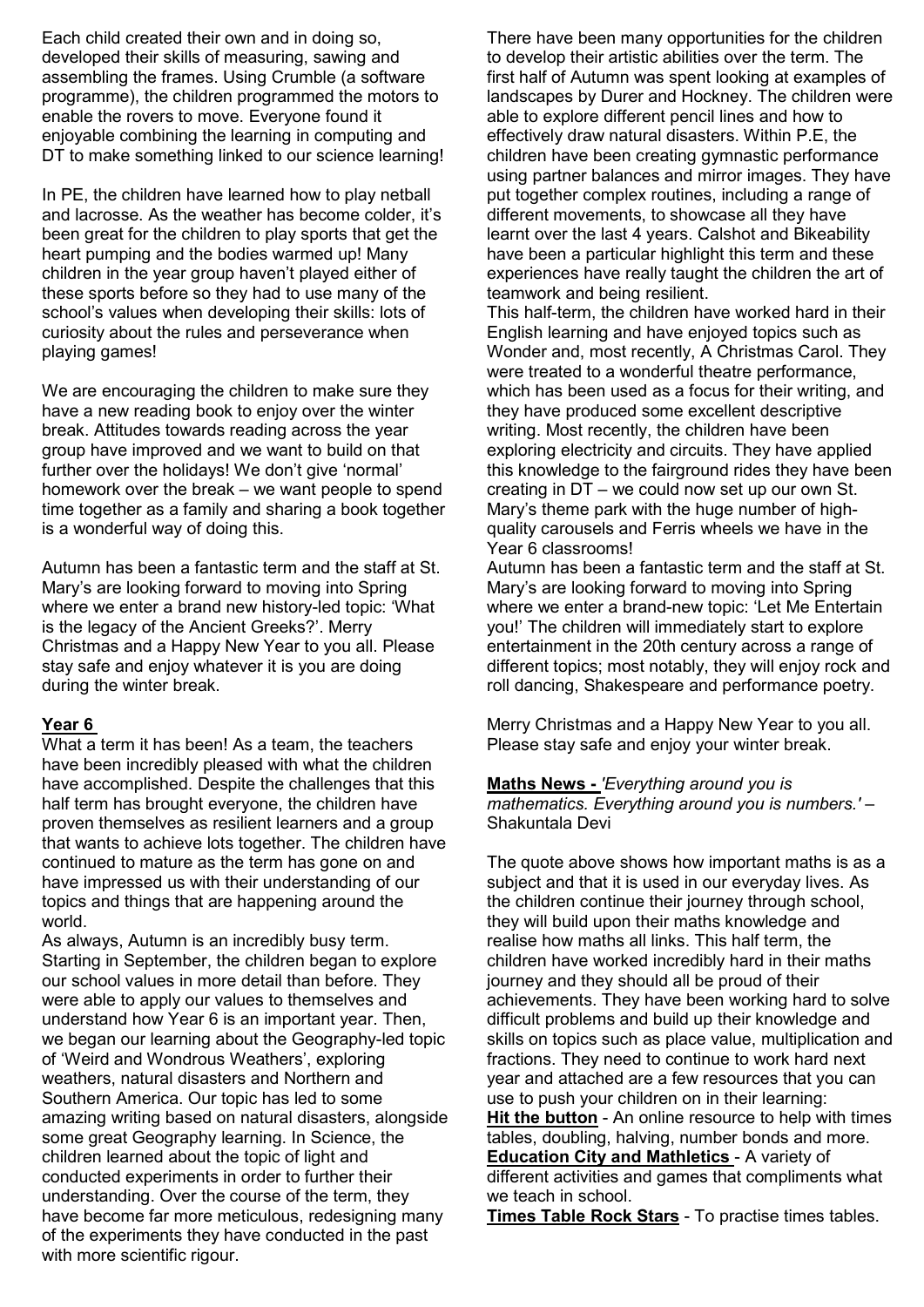White Rose Maths - To explore tricky problems and push children in their learning, resources to help parents understand maths concepts and parent workbooks.

A huge well done to everyone this half term! Have a lovely Christmas! Mr Gibbs - Maths Leader

# PE and Sport

Inside PE lessons, we have been enjoying gymnastics and dance, and we look forward to being able to perform in front of parents again. Outside, we have been learning about Rugby, Football, Lacrosse and Netball. Year 6 have learnt to ride their bikes with Bike Ability, gaining confidence to ride out on the road. The year group also went to Calshot and took part in a number of Adventurous Outdoor Activities.

In the New Year, as a school, we will be continuing exploring new sports and keeping the children active with dance lessons, orienteering, badminton and tennis as well as Year 5 & 6 starting their swimming lessons.

What an amazing start to sports this year, especially after the strange situation we have found ourselves in for the last year and a half.

We started the year off with a return to competitions. our first being Year 4/5 Football. After some close games we got through to the quarter finals. Our next competition was table tennis, and one of our teams came in second, earning silver medals. Next, Year 6 competed in the Basingstoke Basketball competition, coming in an amazing second place. Rugby and Netball tournaments have commenced and currently we are equal first in rugby and the netball team won their first match.

Mr Whincup - Physical Education coordinator

# Music Update

Please find attached Music Newsletter from Mrs Malone.

# Governor's Corner - Mike

I am sure by now you will have all seen the report, or heard the news, that St Mary's has been rated as Outstanding by Ofsted. This is a huge achievement during a time when the Ofsted inspection framework has changed and tightened such that a grade of Outstanding is now harder to achieve.

I would like to congratulate all the staff on this fantastic achievement I would also like to thank you, the parents and carers, for your unwavering support without which St Mary's could not be the outstanding school it is today. I would also like to thank the amazing pupils of St Mary's for the way that they have coped with and accepted the challenges of the last couple of years and continue to be a credit to the school.

This really have been an incredibly difficult and challenging time and I am sure that you will all join me in thanking the staff for their commitment, resilience, creativity and responsiveness to all that has been thrown at them. Their continued professionalism really has been an inspiration. They thoroughly deserve their well-earned break over the Christmas period.

This term we have welcomed 3 new governors to the governing body all of whom have brought a range of skills and experience that will help to ensure that we remain an effective governing body. Over the course of this term the governors have continued their various monitoring activities. All governors are assigned a small number of curriculum subjects, or activities to monitor and each will have met, in school or via zoom, their respective curriculum link teachers to understand the key objectives for the year ahead, monitor progress against objectives and report back to the governing body. I would like to thank all the governors for their continued help, time commitment and support.

Finally, I would like to wish you all a very happy Christmas.

Michael Wright Chair of Governors

#### Online Safety

As Christmas quickly approaches, it is important to think about the prospect of children potentially receiving digital media as gifts - such as tablets, mobile phones or gaming consoles. It is important that you sit down and have a conversation with your child to remind them of the dangers and how to be responsible on the Internet. Topics like - what to do if an inappropriate message is received, cyberbullying and safe searching would build on what we talk about in school and is something that should be spoken about regularly anyway.

If you are unsure on how to broach this topic with your child, then look at the few websites below that can help start the conversation. There is also some helpful advice relating to this on Hampshire County Council's website:

https://www.hants.gov.uk/socialcareandhealth/childre nandfamilies/safeguardingchildren/onlinesafety. The Thinkuknow website is great to go through with your child and it also offers some great advice to staying safe online. https://www.thinkuknow.co.uk Google are also running a family internet safety challenge over the holidays, which is great way to start an open and honest discussion about internet usage with the whole family.

https://www.parents.parentzone.org.uk/legendarypare nt

In addition to this, TikTok (a popular social media app) has introduced new parental controls, which allow parents to monitor their children's usage from distance. Whilst our children are not old enough to use the app, it is an app that has gained a lot of popularity during the pandemic and I am sure many children have had interactions with. This new feature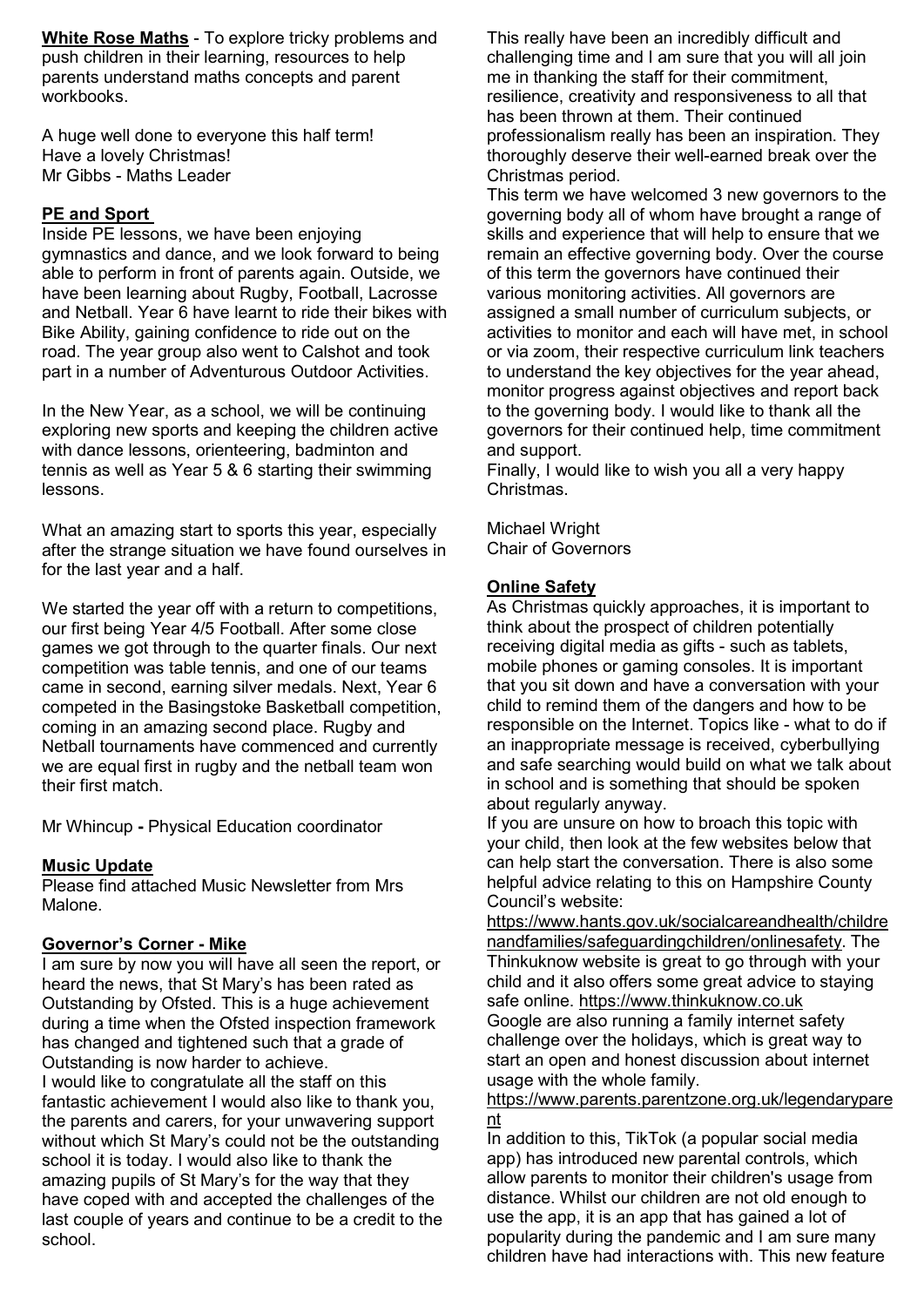is a great way to keep your children safe online. https://swgfl.org.uk/magazine/tiktok-updateparental-controls-with-family-pairing-feature/ Stay safe and have a lovely Christmas.

Miss Cosgrove – Computing Leader

# Reading - General tips to keep children reading over Christmas

#### Reading in a safe way

We know that it is more challenging at the moment to get books from traditional sources. We would recommend you visit bookstores and libraries as much as possible in order to get a wide range of books for your children to read.

We are encouraging the children to make sure they have a new reading book to enjoy over the winter break. Attitudes towards reading across the year group have improved and we want to build on that further over the holidays! We don't give 'normal' homework over the break – we want people to spend time together as a family and sharing a book together is a wonderful way of doing this.

#### Make reading time fun

Reading is a wonderful thing to do in those moments where you need a little bit of downtime around Christmas. It can also be lovely to share books together at this time of year. At St. Mary's, we try to engage children by selecting the right environment for reading. At home, you have the added opportunity of sitting together, getting nice and cosy, and getting some snacks ready! Make reading as fun as possible! Physical copies of books have been taken home and we know that many of our children get books as presents at Christmas. Don't forget, however, that the ePlatform is available at all times. There are always books available to borrow and read at the click of a button so please make use of this resource wherever possible.

#### Talk about reading!

Lastly, please do consider making reading as entertaining as possible – children that are forced to read typically end up resenting what should be a relaxed, enjoyable experience. For children that are reluctant, short and sweet is best. Discuss the book your child is reading wherever possible. Read with them and enjoy the story too! Taking turns, one paragraph at a time, can really help children begin to read with more enthusiasm. Set up those reading dens in your homes with pillows and blankets and try to include reading as much as possible into your busy routines during the holidays. Have fun and enjoy some time for reading yourself as well! Mr King

# **Attendance**

At the end of term the school's overall attendance stood at 95.9%.

Congratulations to Austen Class with the highest attendance of 97.9%.

# F.O.O.B.S.

Merry Christmas from F.O.O.B.S.! Thank you to everyone who has participated in our events and activities this term. We hope that you have enjoyed them as much as we have! Congratulations to the October and November lotto winners, tickets numbers 625 and 517, winning £161.25 and £160.75. If you don't currently have lotto tickets you can sign up through the F.O.O.B.S website https://foobs.weebly.com . While doing your last minute Christmas shopping, don't forget you can use Amazon Smile and Easyfundraising to earn cash for our school at no cost to yourself! We're looking forward to announcing more exciting events in the new year!

#### Dinner Money

The cost of meals for the spring term is £155.00 and £82.50 for the first half of the term.

#### COVID-19 - Updated government guidance in light of Omicron variant, including travel/quarantine and tracing contacts/isolation

#### Travel and quarantine

All travellers will need to take a PCR test prior to travelling back to the UK and then on arriving into the UK will need to isolate and get a PCR test by 'day two' after arrival. They may end their isolation once they receive a negative result. If the result is positive, they should continue to isolate and follow rules on isolation following a positive test. All Red list arrivals will enter quarantine.

#### Tracing close contacts and isolation

All individuals who have been identified as a close contact of a suspected or confirmed case of the Omicron variant of COVID-19, irrespective of vaccination status and age, will be contacted directly, required to self-isolate immediately, and asked to book a PCR test. They will be informed by the local health protection team or NHS Test and Trace if they fall into this category and will be provided with details about self-isolation.